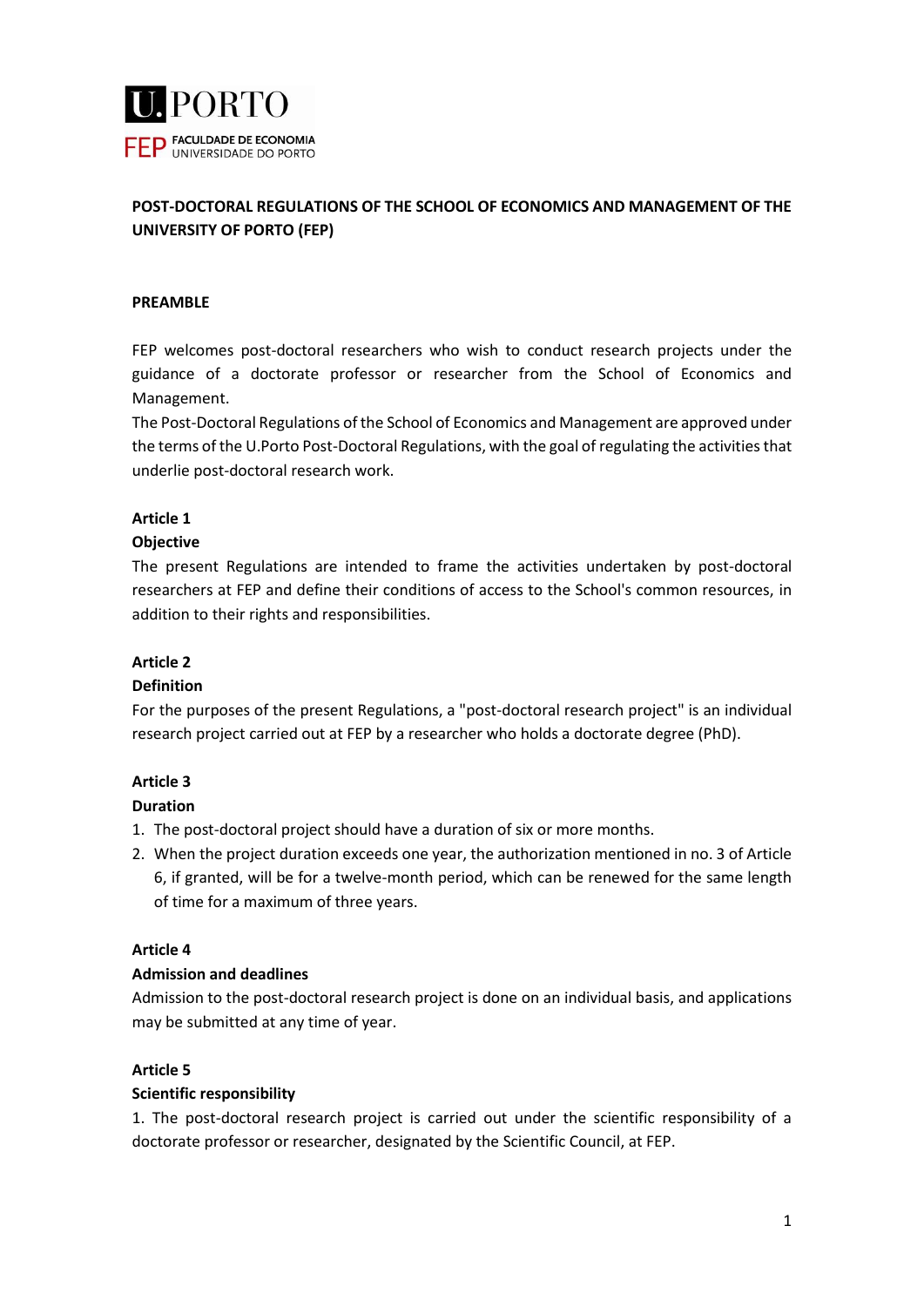

2. With the purpose of supervising all post-doctoral projects, the School's Director, after consulting with the Scientific Council, will designate a coordinator for FEP's Post-Doctoral Researcher Program.

# **Article 6**

## **Conditions of access, organization, and approval**

- 1. Applications for the post-doctoral program are submitted electronically.
- 2. For the application to be valid, the following documents must be included:
	- a. Application request addressed to the Director, following the model in Annex 1;
	- b. Updated *Curriculum Vitae;*
	- c. Research program with start date, duration, and a timeline of activities to be carried out;
	- d. Solemn declaration, as referred to in no. 2 of Article 11;
	- e. Declaration of acceptance from the future supervisor;
	- f. If the future supervisor is a researcher at a FEP-hosted research unit, a declaration of acceptance from the Director of the research unit;
	- g. Civil and fiscal identification data, including the number and validity of the identification document(s);
	- h. Certificate proving the post-doctoral researcher holds a doctorate degree.
- 3. The Director of the School, after consulting with the Scientific Council, will authorize (or not) the undertaking of the post-doctoral research project.
- 4. After said authorization, an acceptance letter, following the model in Annex 2, will be issued and the candidate will be registered in FEP's information system.
- 5. The acceptance letter will indicate the period during which the research will take place, as well as identify the resources that the School will provide the student during their stay.
- 6. Whenever possible, the supervisor will seek to involve the candidate in the activities/lines of research of one of FEP's research units.

## **Article 7**

#### **Enrollment**

- 1. After FEP notifies the applicant of his/she acceptance, he/she must enroll at least 30 days before the project start date by submitting the respective form to the Post-Doctoral Researcher Program coordinator.
- 2. At the time of enrollment, post-doctoral researchers must present proof of personal accident insurance coverage, valid for the full duration of the research period.
- 3. When applicable, non-resident post-doctoral researchers must present a valid residence visa at the time of enrollment.
- 4. Enrollment becomes effective upon payment of the enrollment fee referred to in the next article.

**Article 8 Enrollment fee**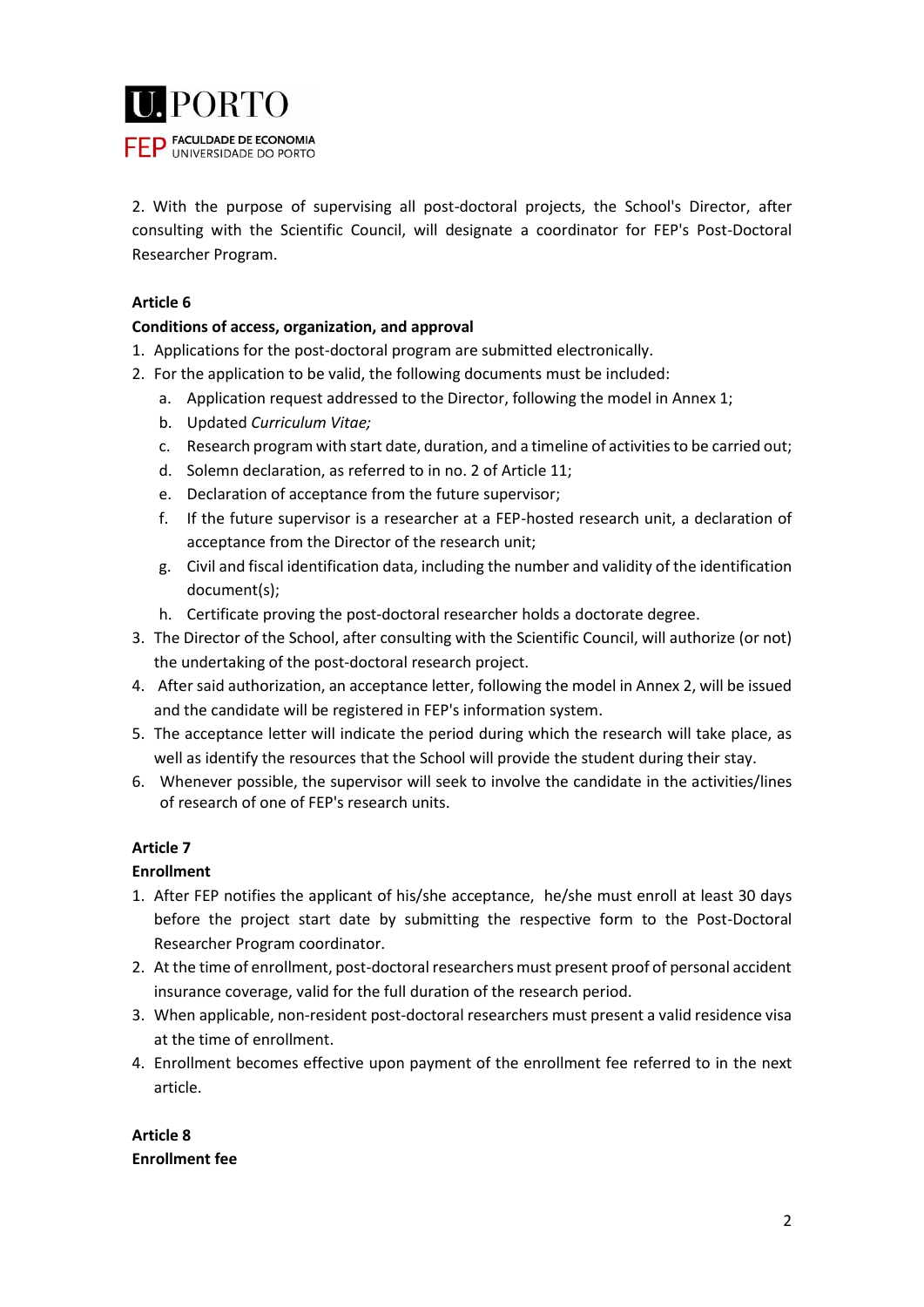

- 1. The post-doctoral researcher must pay an enrollment fee, the value of which is determined by the School Director after consulting with the Scientific Council.
- 2. If the post-doctoral researcher is joining a research project team hosted by FEP and receiving external funding, payment of the enrollment fee may be totally or partially waived.
- 3. Waiver of the enrollment fee, if granted, should be noted in the acceptance letter referred to in no. 4 of Article 6.

## **Article 9**

## **Enrollment renewal**

- 1. When applicable, requests for enrollment renewal, referred to in no. 2 of Article 3, must be submitted to the Post-Doctoral Program Coordinator in writing, with at least 30 days' notice.
- 2. The enrollment renewal request must be accompanied by:
	- a. A report of all activities carried out, explaining their relationship with the initiallyapproved work proposal;
	- b. A statement from the supervisor.
- 3. Enrollment is renewed upon approval by the Director of FEP, with input from the Post-Doctoral Program Coordinator, and is effective upon payment of the respective fee.

## **Article 10**

### **Rights of the Post-Doctoral Researcher**

- 1. The post-doctoral researcher has the right to an acceptance letter issued by FEP, after enrollment and registering in the School's information system.
- 2. The post-doctoral researcher is granted, in accordance with available resources, the right to use the research spaces and resources of the School and, if applicable, the research unit they are connected with.
- 3. During their stay at UP, the post-doctoral researcher will have access to:
	- a. A UP institutional e-mail account;
	- b. A card granting temporary access to the facilities and resources made available to them;
	- c. FEP libraries and respective information resources;
	- d. Public access computers;
	- e. Wi-fi access on personal devices in all spaces of the University of Porto.
- 4. Post-doctoral researchers have the right to request an interruption in their research timeframe for duly justified reasons, such as parental leave or periods of prolonged illness.
- 5. Upon conclusion of their project, the post-doctoral researcher will have the right to a certificate proving the activities carried out, which will be identified by referencing the research program approved during the application phase.
- 6. Undertaking a post-doctoral program does not establish any kind of functional or employment relationship between U.Porto and the post-doctoral researcher.

#### **Article 11**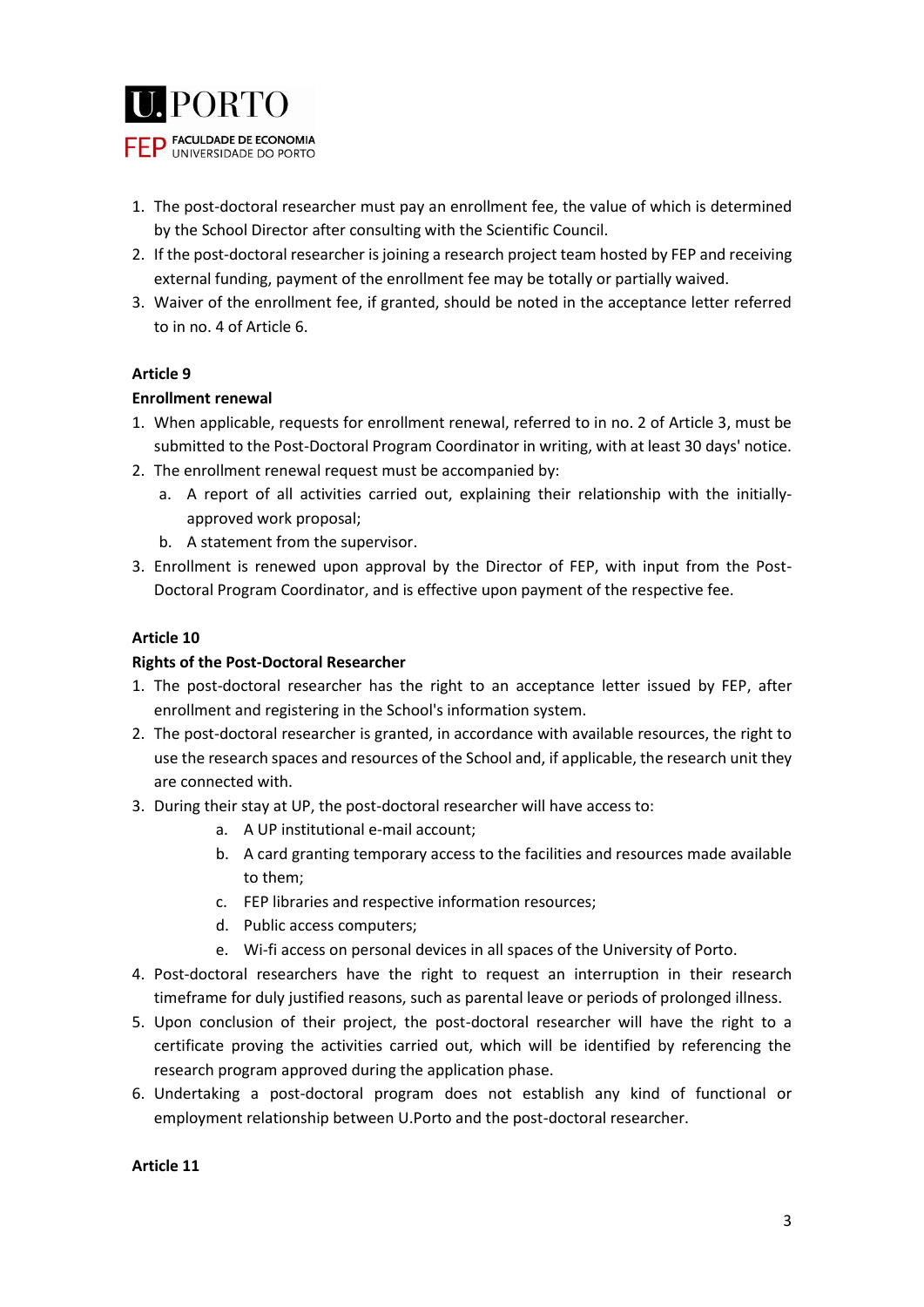

### **Responsibilities of the Post-Doctoral Researcher**

- 1. The post-doctoral researcher:
	- a. Commits to respect the operational norms and active regulations of FEP and, if applicable, of the host research unit;
	- b. Must collaborate with the administrative services in sending all requested information, excluding information of a private nature or details of the research being undertaken, unless of a general nature.
	- c. Must use all resources made available to them responsibly;
	- d. Must regularly participate in the scientific activities carried out by FEP and, if applicable, the host research unit;
	- e. Commits to publishing at least one scientific article relating to the work done during their stay at FEP, whenever that stay is 12 months or longer;
	- f. Commits to mention his/her institutional affiliation to U.Porto, FEP, and the host research unit in all scientific products resulting from their post-doctoral project, including publications, communications, and any other disclosure material;
	- g. Will authorize the host research unit, when applicable, FEP, and U.Porto to list the scientific work produced during their research period at FEP in reports.
- 2. With consideration for lines e) and f) of the previous number and no. 6 of Article 6 of these Regulations, which demands the researcher's presence at FEP, the researcher commits to working on his/her post-doctoral research project full-time, although he/she is permitted to maintain teaching activities in institutions of higher education for up to four class hours per week.

## **Article 12**

#### **Industrial or Intellectual Property**

- 1. When applicable, the post-doctoral researcher must sign an agreement granting FEP the rights to all industrial or intellectual property produced during the post-doctoral research period.
- 2. When applicable, the allocation of those rights, both by the School and by the research unit hosting the post-doctoral researcher, will be included in the acceptance letter issued by the Director.

## **Article 13**

#### **Post-doctorate report**

- 1. Up to three months after the date of conclusion of enrollment as a post-doctoral researcher, the researcher must send a report of the activities carried out and their relationship with the initially-approved project proposal to the Post-Doctoral Coordinator.
- 2. The post-doctorate report can be in the format of:
	- a) A research report of a theoretical and/or empirical nature; or
	- b) A compilation of published works relating to the post-doctoral project which must, in this case, be duly contextualized and conclusively summarized.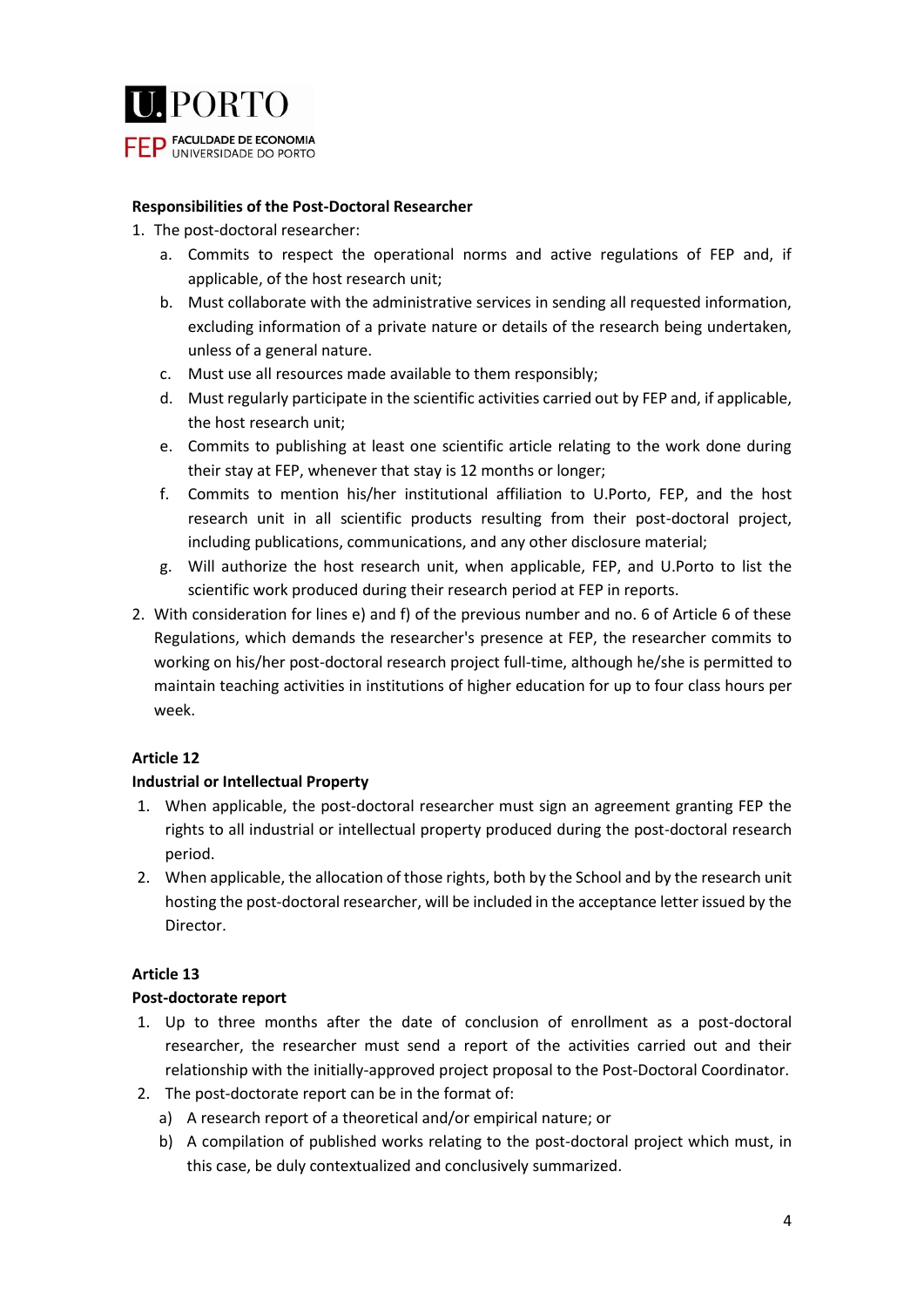

- 3. A statement from the supervisor must be included in the report.
- 4. All of the scientific products developed during the post-doctoral researcher's stay at FEP should be listed as an annex to the report.
- 5. The report should follow the graphic standards for the presentation of theses and dissertations of the University of Porto.
- 6. The Director will inform the Scientific Council of the respective School of the post-doctoral report.

## **Article 14**

## **Post-Doctorate Certificate**

- 1. After turning in their report, the post-doctoral researcher has the right to a post-doctorate certificate issued by FEP, following the model shown in Annex 3, within a maximum period of 10 working days counting from the date upon which the Post-Doctoral Coordinator is informed of its submission.
- 2. The post-doctorate certificate will include a summary of the scientific activities carried out, namely: where the research was conducted, its nature and duration, and identification of the professor responsible for supervising at FEP the activities of the post-doctoral researcher.
- 3. Issuance of the post-doctorate certificate should be requested from the Post-Doctoral Coordinator by the researcher.

## **Article 15**

#### **Post-Doctoral Coordinator**

- 1. Post-doctoral research activity at FEP is coordinated by a doctorate professor nominated for the position by the School's Director, after consulting with the Scientific Council.
- 2. The Post-Doctoral Coordinator is responsible for:
	- a) Communicating with potential candidates for post-doctoral research at FEP and connecting them, when necessary, with potential supervisors;
	- b) Evaluate post-doctoral research project applications, apprise, and submit them to the School Director for approval;
	- c) Request access from the competent services to resources made available to postdoctoral researchers, per the terms of their acceptance letter, on their behalf;
	- d) Support the integration of researchers accepted to FEP and promote their integration in the School;
	- e) Draw up assessments of support for the authorization of enrollment renewal, referred to in no. 3 of Article 9;
	- f) Receive post-doctoral reports and request issuance of the post-doctorate certificate;
	- g) Send post-doctoral reports to the President of the Scientific Council so that the Council may be informed of them, per no. 6 of Article 12;
	- h) Draw up an annual report of post-doctoral research activity for submission to and the appreciation of the Scientific Council.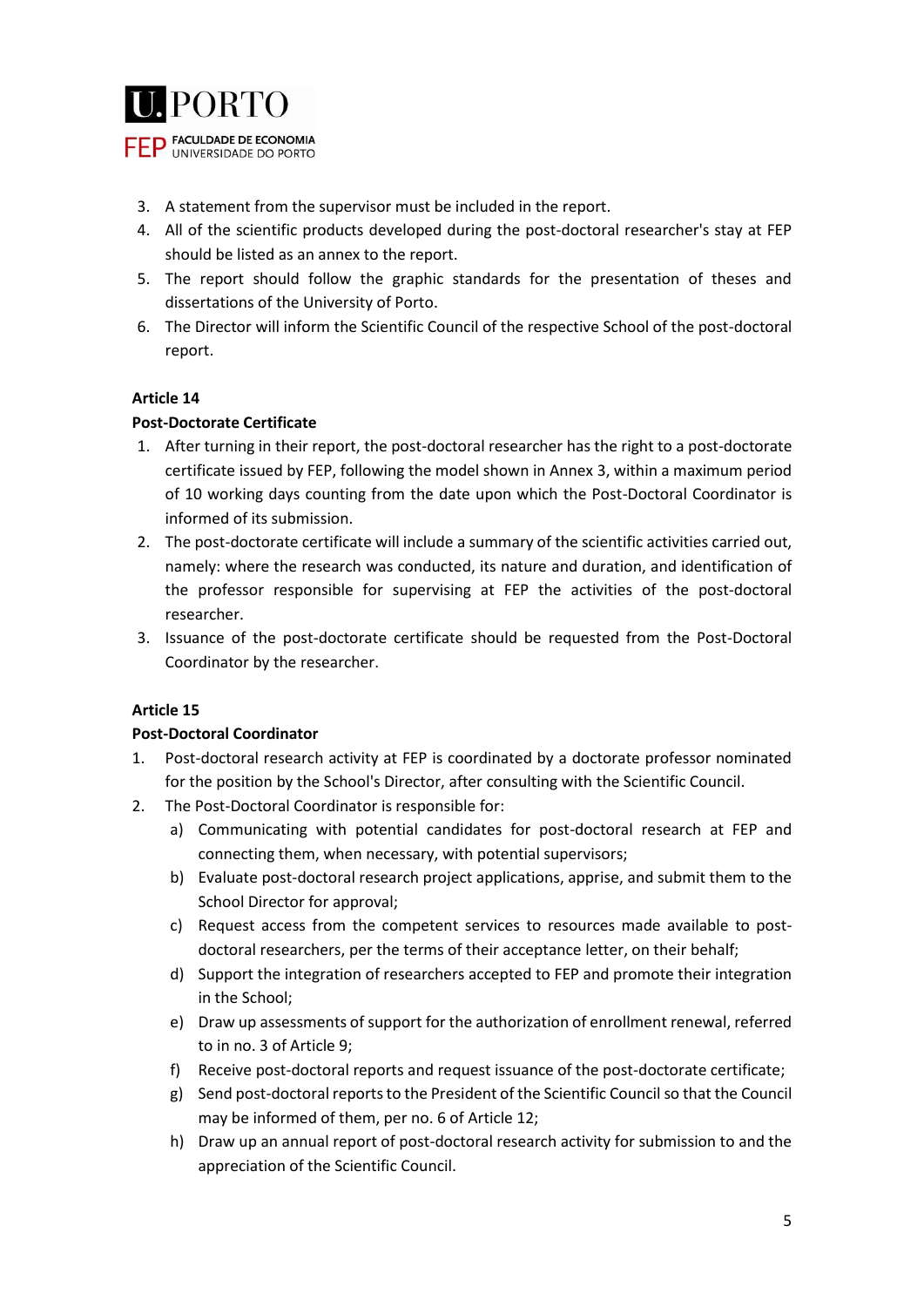

## **Article 16 Doubts and omissions**

The resolution of unforeseen situations and doubts regarding the application of the present Regulations rests with the Director of FEP.

# **Article 17**

## **Transitional norms**

Post-doctoral research activities already underway at the time the present Regulations enter into effect will be governed by the norms effective on the date they began.

## **Article 18**

## **Entry into effect**

The present Regulations will enter into effect upon approval by the Rector and consequent publication in the *Diário da República.*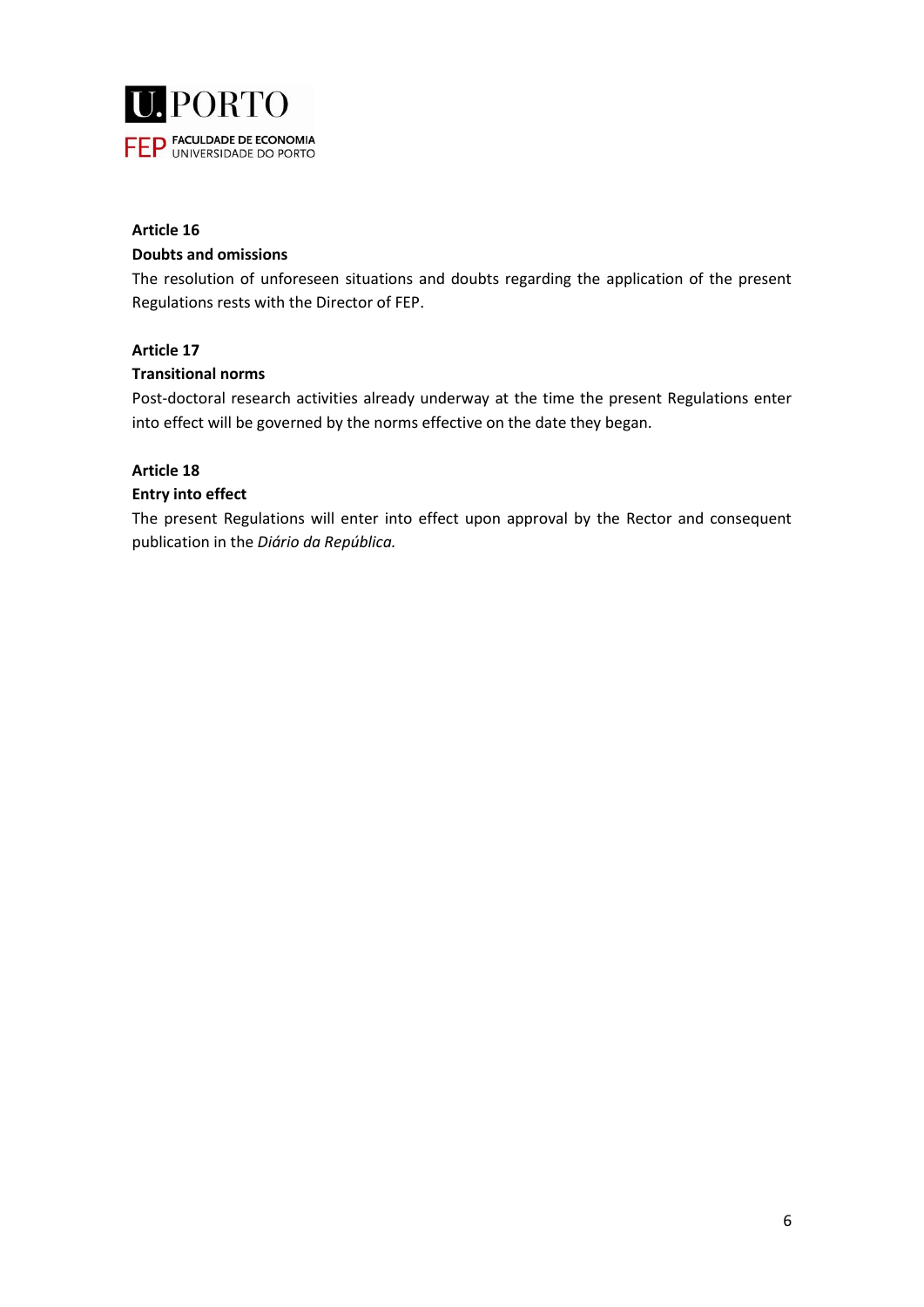

# **Annex 1 (Model Application request)**

Dear Sir

Director of the School of Economics and Management of the University of Porto

|                                                                                                                                                                                                                                                                                                                                       | Doctor                                      |  |  |
|---------------------------------------------------------------------------------------------------------------------------------------------------------------------------------------------------------------------------------------------------------------------------------------------------------------------------------------|---------------------------------------------|--|--|
| $of$ and $\overline{a}$ and $\overline{a}$ and $\overline{a}$ and $\overline{a}$ and $\overline{a}$ and $\overline{a}$ and $\overline{a}$ and $\overline{a}$ and $\overline{a}$ and $\overline{a}$ and $\overline{a}$ and $\overline{a}$ and $\overline{a}$ and $\overline{a}$ and $\overline{a}$ and $\overline{a}$ and $\overline{$ | $\mathcal{L}$ , by the University of        |  |  |
|                                                                                                                                                                                                                                                                                                                                       |                                             |  |  |
| the terms and for the purposes foreseen in Article 6 of the Regulations of post-doctoral                                                                                                                                                                                                                                              |                                             |  |  |
| programs of the University of Porto, to enroll as a post-doctoral researcher at the School of                                                                                                                                                                                                                                         |                                             |  |  |
| Business and Economics of the University of Porto.                                                                                                                                                                                                                                                                                    |                                             |  |  |
| The applicant intends to carry out a research project                                                                                                                                                                                                                                                                                 | titled                                      |  |  |
| $\boldsymbol{u}$                                                                                                                                                                                                                                                                                                                      | $^{\prime\prime}$<br>Dr.<br>with supervisor |  |  |
| who has accepted to supervise.                                                                                                                                                                                                                                                                                                        |                                             |  |  |
| The proposed research is foreseen to take place from                                                                                                                                                                                                                                                                                  | through                                     |  |  |

Respectfully submitted for approval,

Date\_\_\_\_\_/\_\_\_\_\_\_\_\_\_\_/\_\_\_\_\_\_\_\_\_\_

Signature\_\_\_\_\_\_\_\_\_\_\_\_\_\_\_\_\_\_\_\_\_\_\_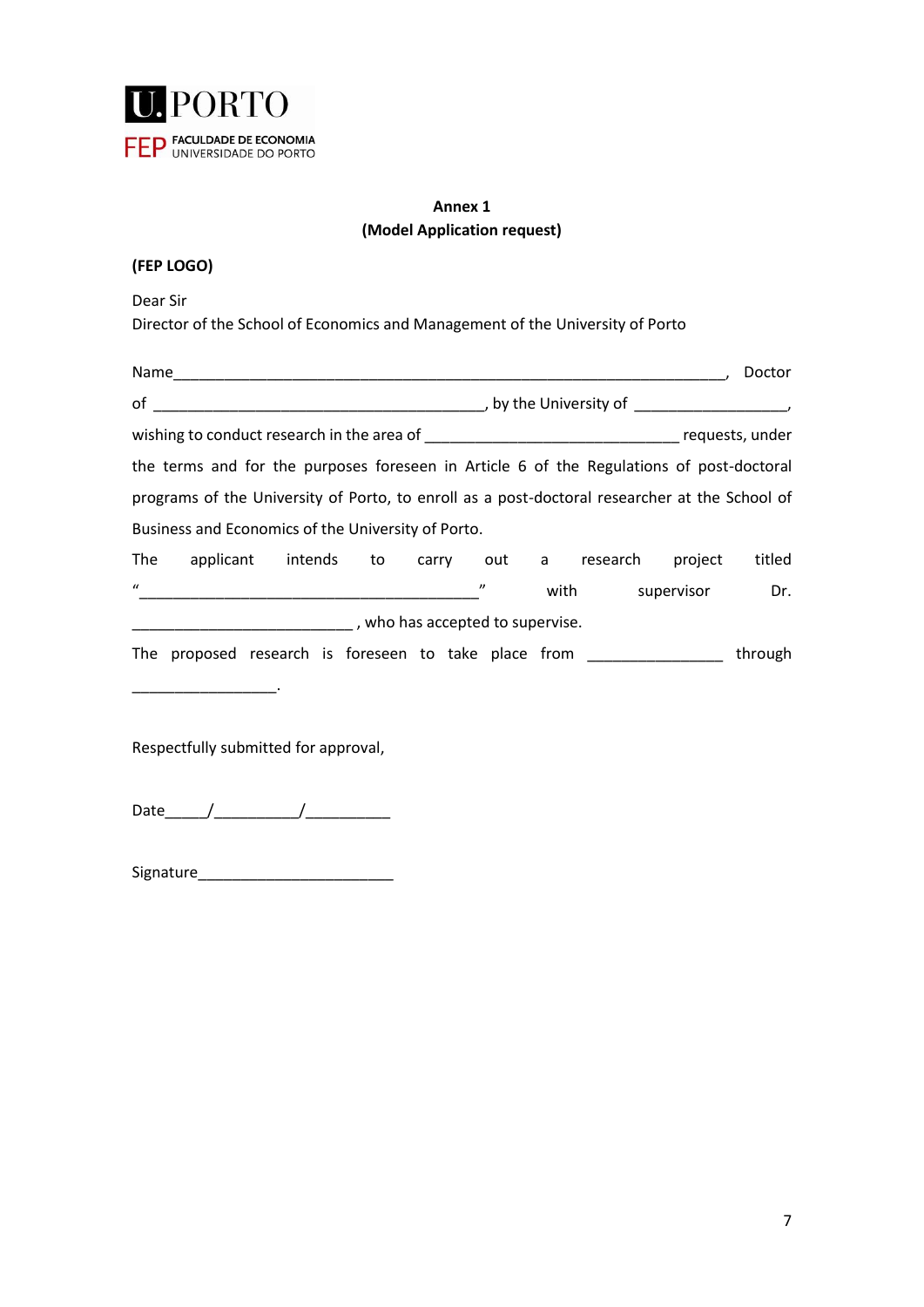

Attach the following documents:

- *a) Curriculum vitae;*
- b) Research program indicating the project's duration and a timeline of activities to be carried out;
- c) Solemn declaration regarding the situation referred to on line d) of Article 11 of the Post-Doctoral Regulations of FEP.
- d) Declaration of acceptance from the future supervisor;
- e) If the future supervisor is a researcher at a FEP-hosted research unit, a declaration of acceptance from the Director of the research unit;
- f) Declaration of holding ID/CC/Residence Permit no. \_\_\_\_\_\_\_\_\_\_\_\_, valid until \_\_\_ and TIN \_\_\_\_\_\_\_\_\_\_\_\_\_\_;
- g) Doctorate certificate.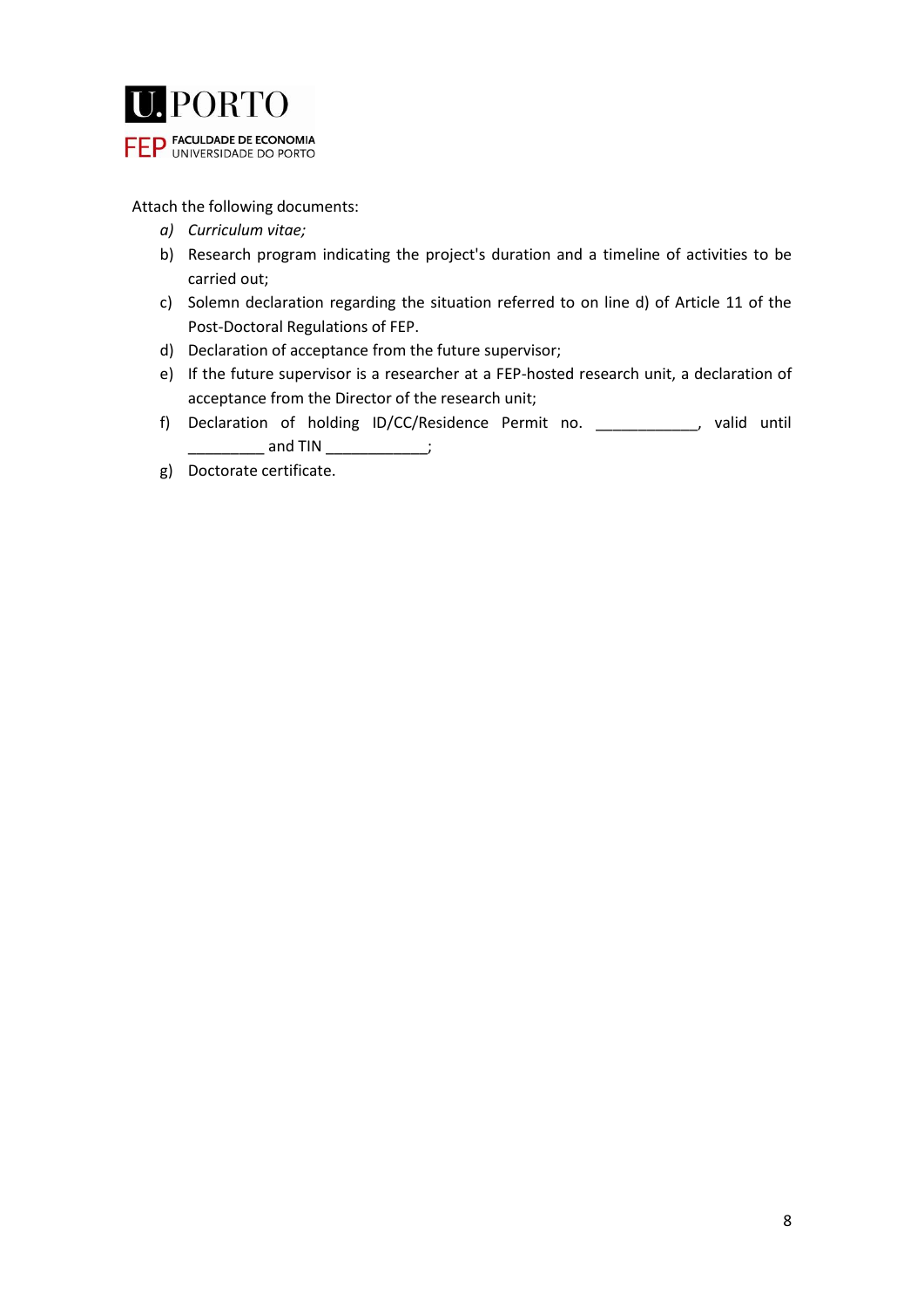

# **Annex 2 (Model Post-Doctoral Researcher Acceptance Letter)**

**(FEP LOGO)**

## **Post-doctoral researcher**

#### **Acceptance Letter**

For all due purposes, it is declared that this School accepts to host Dr. (Name) \_\_\_\_\_\_\_\_\_\_\_\_\_\_\_\_\_\_\_\_\_\_\_\_\_\_\_\_\_\_\_\_ to conduct post-doctoral research for the period of \_\_\_\_\_\_\_\_\_\_\_\_\_\_ through \_\_\_\_\_\_\_\_\_\_\_\_\_.

The research project titled "\_\_\_\_\_\_\_\_\_\_\_\_\_\_\_\_\_\_\_\_\_\_" will be supervised by (category) Professor Dr. (Name) of this School.

During the aforementioned period, the School of Economics and Management grants Dr. \_\_\_\_\_\_\_\_\_\_\_\_\_\_\_\_\_\_\_\_\_\_\_\_\_\_\_\_\_\_\_\_\_\_\_ access to the following resources.

During the host period, the relationship between the School of Economics and Management and the post-doctoral researcher is governed by the Post-Doctoral Regulations of the School of Economics and Management of the University of Porto.

Porto, \_\_\_\_/\_\_\_\_\_\_\_\_\_\_\_/\_\_\_\_\_\_

The Director;

 $(Dr.$ 

\_\_\_\_\_\_\_\_\_\_\_\_\_\_\_\_\_\_\_\_\_\_\_\_\_\_\_\_\_\_\_\_\_\_\_\_\_\_\_\_